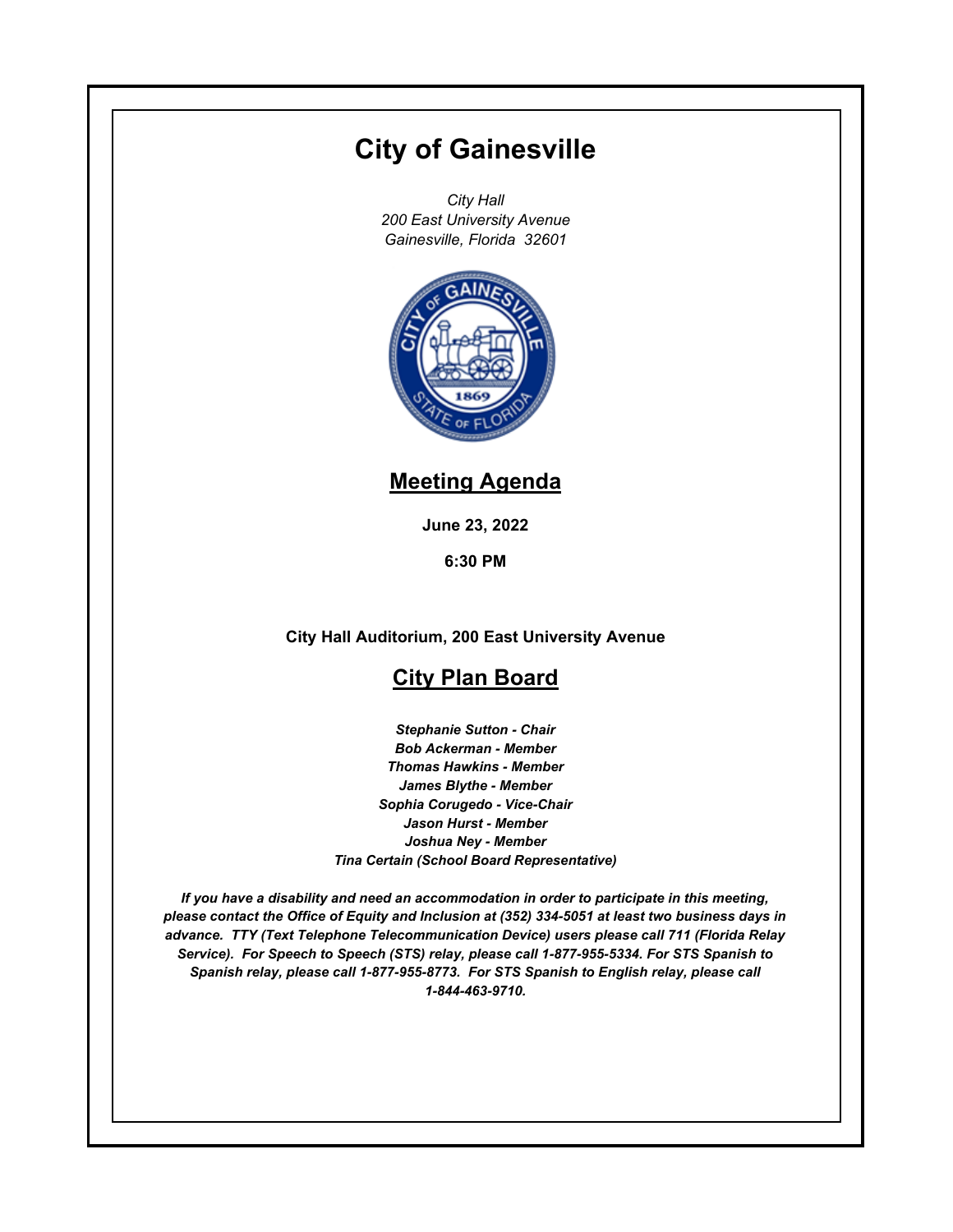### **CALL TO ORDER**

**ROLL CALL**

**ADOPTION OF THE AGENDA**

**APPROVAL OF MINUTES**

**ANNOUNCEMENT: Section 30-3.3 of the Land Development Code establishes the Plan Board, including its membership; rules of procedure; and functions, powers and duties. The Plan Board is advisory to the City Commission on most planning petitions. Appeals of Plan Board decisions concerning Special Use Permits are to a hearing officer within 30 calendar days of the decision (see Sec. 30-3.58(C.) of the Land Development Code). The procedure for an appeal is set forth in Sec. 30-3.58.**

#### **PUBLIC COMMENT**

**OLD BUSINESS:**

[211227.](http://gainesville.legistar.com/gateway.aspx?m=l&id=/matter.aspx?key=34009) **Petition LD22-000041 TCH, City of Gainesville, requests to amend the City of Gainesville Land Development Code to provide definition and regulations to the Neighborhood Scale Multi-Family use. (Juan)** [2022 Affordable Housing Framework 3-11-2022 Final \(3\)](http://Gainesville.legistar.com/gateway.aspx?M=F&ID=36e6559f-c968-41e0-b75f-db6b28039677.pdf) [Final Report Gainesville EZ IZ Study](http://Gainesville.legistar.com/gateway.aspx?M=F&ID=39092e7f-d0b1-4d77-bf9e-aadd5d422780.pdf) [LD22-000041TCH\\_EZ-Defining Neighborhood Scale Multi-Family](http://Gainesville.legistar.com/gateway.aspx?M=F&ID=d992c650-0ffa-4f07-8ffb-fe4723e4c1e2.pdf)

#### **NEW BUSINESS:**

[211331.](http://gainesville.legistar.com/gateway.aspx?m=l&id=/matter.aspx?key=34113) **Text change to the City's Land Development Code to delete the 10-acre minimum parcel size requirement for the owner of a parcel, not adjacent to a Transect Zone, to file an application for rezoning to Transect. (B) Petition LD22-000050 TCH. City Plan Board. Proposed text amendment to the Land Development code, Sec. 30-3.14.J.4., Rezoning Criteria, to delete the 10-acre minimum parcel size requirement for the owner of a parcel, not adjacent to a Transect Zone, to file an application for rezoning to Transect.** *Explanation: The need for this text change was identified at a joint meeting of the City Commission and City Plan Board in 2019. Currently, only parcels greater than 10 acres and adjacent to an existing Transect Zone, can petition for a rezoning to a Transect zoning district. Staff has identified several*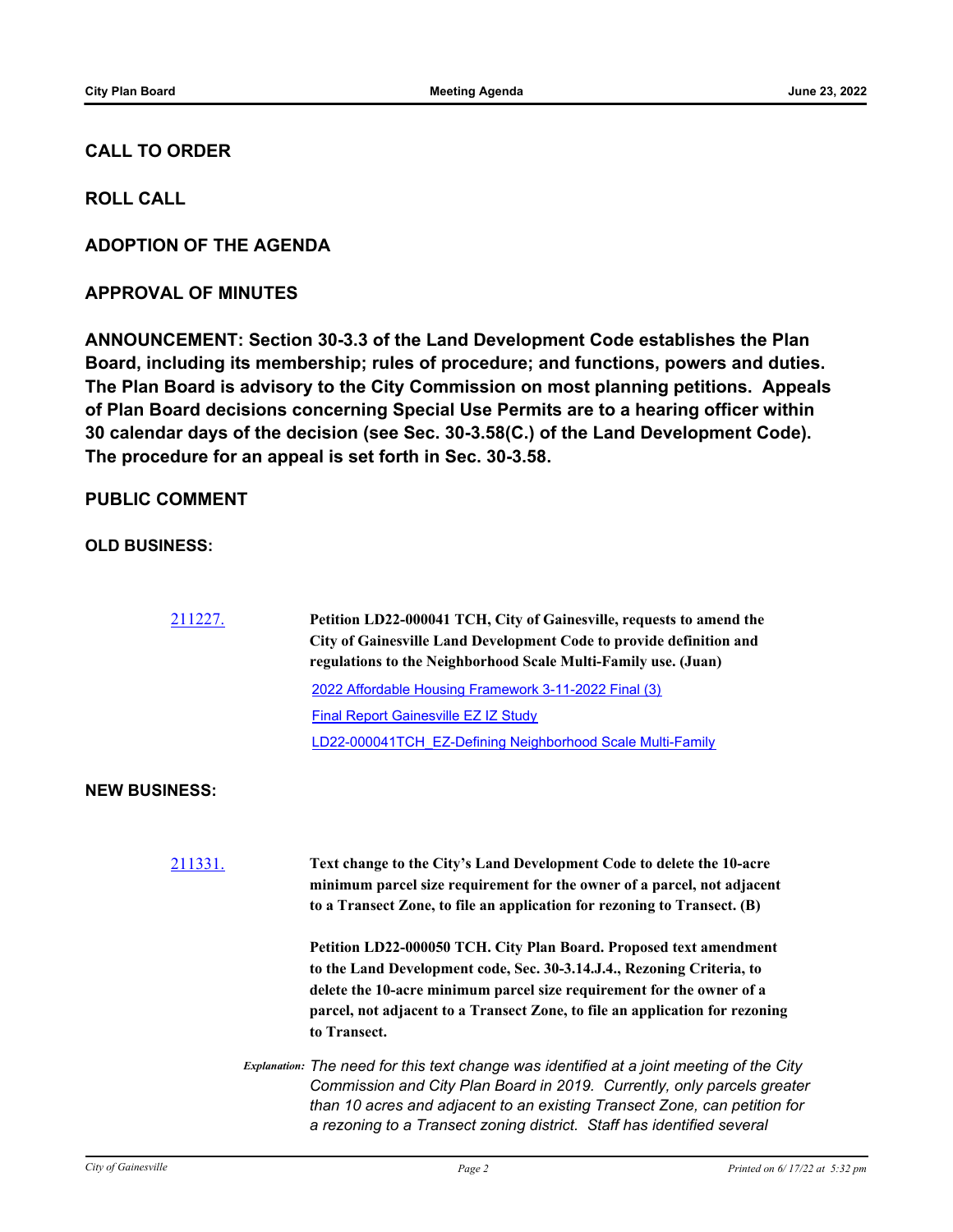*instances of Transect Land Use parcels of less than 10 acres that function successfully and co-exist harmoniously with surrounding developments. Other transect features of a site that contribute to a successful development are moderate to intense activity areas, a variety of mixed uses including residential, multi-modal transportation options with efficient access routes, clearly defined pedestrian and bicycle routes, parks, activity areas and well defined functional open spaces, functional street improvements and pedestrian scale lighting, buildings that face the street with space for street activities and the adjacent business and unique civic and social activity areas. Parcel size is not included in that list of successful criteria. This petition proposes a text amendment to delete the 10-acre, minimum parcel size requirement for a parcel, not adjacent to a Transect Zone, to be considered for rezoning to Transect Land Use and zoning.*

*Strategic Note:*

*This petition meets Goal 3: A Great Place to Live & Experience of the City of Gainesville Strategic Plan.*

*Fiscal Note: None.*

| RECOMMENDATION | Staff to City Plan Board - Staff recommends |
|----------------|---------------------------------------------|
|                | approval of Petition LD22-000050 TCH.       |

[LD22-000050TCH\\_10\\_Acre\\_Removal](http://Gainesville.legistar.com/gateway.aspx?M=F&ID=363084c5-5f2a-4c56-95c6-4bcb3a987d5d.pdf)

#### [211332.](http://gainesville.legistar.com/gateway.aspx?m=l&id=/matter.aspx?key=34114) **Magnolia Park Rezoning from Planned Development to General Office (B)**

**Petition LD22-00008 ZON. Gary Dounson & Associates, Inc., (Applicant) on behalf of Steph & Hans Solutions, LLC. Requests to rezone the subject property from Planned Development (PD) to General Office (OF). Located at 4232 NW 6th Street, Gainesville FL 32609.**

*Explanation: This petition serves to rezone the subject property from Planned Development (PD) to General Office (OF). The total land area for the proposed rezoning is 1.08 acres. The property is developed with two buildings currently occupied by the Kidz House Day Care Center which is owned and operated by Steph and Hans Solutions, LLC.*

*Strategic Note:*

*This petition meets Goal 3: A Great Place to Live & Experience of the City of Gainesville Strategic Plan.*

*Fiscal Note: None.*

**RECOMMENDATION** *Staff to City Plan Board - Staff recommends approval of Petition LD22-00008 ZON.*

[LD22-000008ZON\\_Magnolia\\_Park](http://Gainesville.legistar.com/gateway.aspx?M=F&ID=a67611d7-8909-483a-b869-92ec1c204962.pdf)